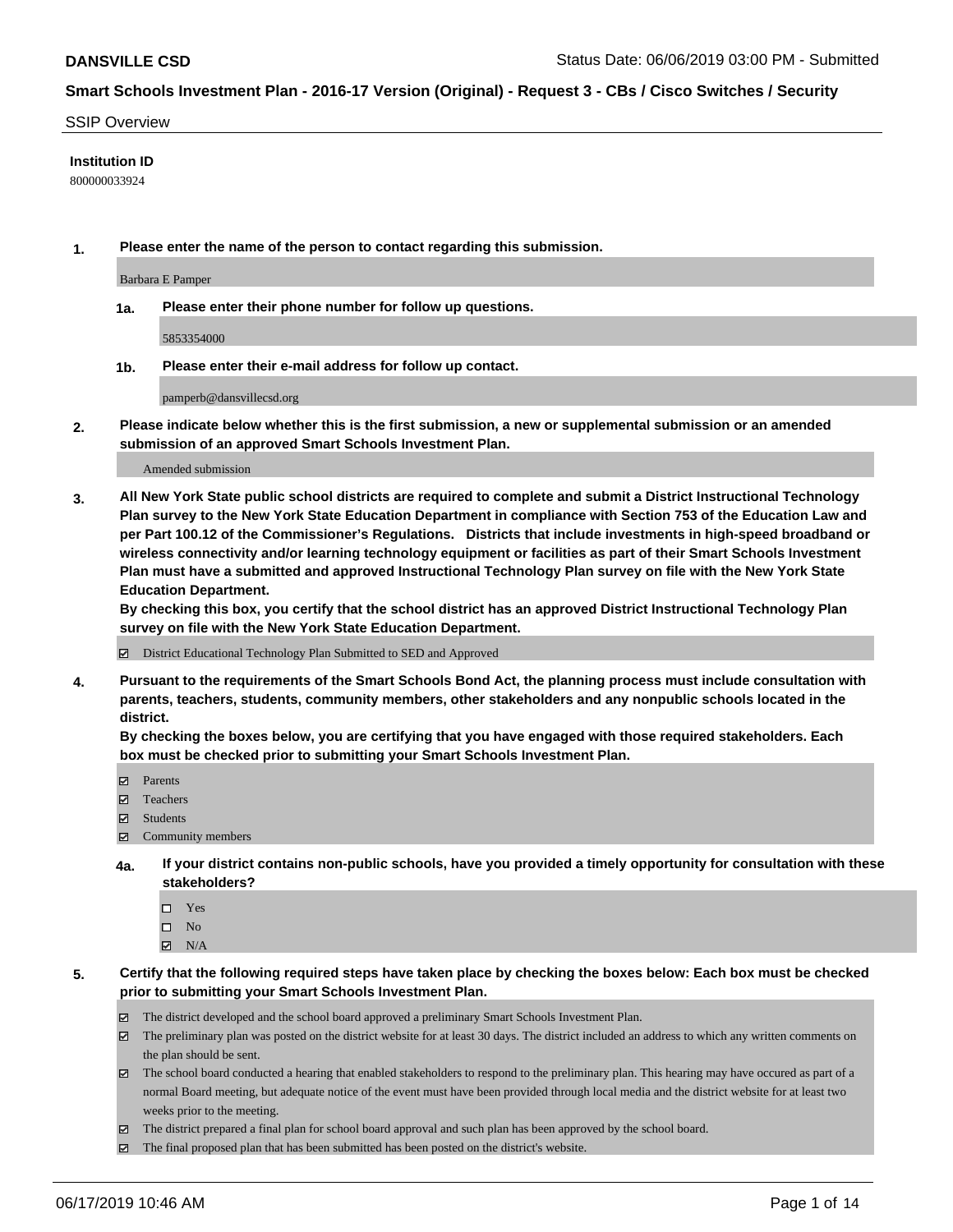SSIP Overview

**5a. Please upload the proposed Smart Schools Investment Plan (SSIP) that was posted on the district's website, along with any supporting materials. Note that this should be different than your recently submitted Educational Technology Survey. The Final SSIP, as approved by the School Board, should also be posted on the website and remain there during the course of the projects contained therein.**

DansvilleCSDSMARTSchoolsInvestmentPlan 2.pdf

**5b. Enter the webpage address where the final Smart Schools Investment Plan is posted. The Plan should remain posted for the life of the included projects.**

https://www.dansvillecsd.org/site/handlers/filedownload.ashx?moduleinstanceid=2403&dataid=1453&FileName=DansvilleCSDSMARTSchoolsInve stmentPlan.pdf

**6. Please enter an estimate of the total number of students and staff that will benefit from this Smart Schools Investment Plan based on the cumulative projects submitted to date.**

1,787

**7. An LEA/School District may partner with one or more other LEA/School Districts to form a consortium to pool Smart Schools Bond Act funds for a project that meets all other Smart School Bond Act requirements. Each school district participating in the consortium will need to file an approved Smart Schools Investment Plan for the project and submit a signed Memorandum of Understanding that sets forth the details of the consortium including the roles of each respective district.**

 $\Box$  The district plans to participate in a consortium to partner with other school district(s) to implement a Smart Schools project.

**8. Please enter the name and 6-digit SED Code for each LEA/School District participating in the Consortium.**

| <b>Partner LEA/District</b> | ISED BEDS Code |
|-----------------------------|----------------|
| (No Response)               | (No Response)  |

**9. Please upload a signed Memorandum of Understanding with all of the participating Consortium partners.**

(No Response)

**10. Your district's Smart Schools Bond Act Allocation is:**

\$1,803,760

**11. Enter the budget sub-allocations by category that you are submitting for approval at this time. If you are not budgeting SSBA funds for a category, please enter 0 (zero.) If the value entered is \$0, you will not be required to complete that survey question.**

|                                              | Sub-<br>Allocations |
|----------------------------------------------|---------------------|
| <b>School Connectivity</b>                   | $\overline{0}$      |
| <b>Connectivity Projects for Communities</b> | $\overline{0}$      |
| <b>Classroom Technology</b>                  | 68,500              |
| Pre-Kindergarten Classrooms                  | $\overline{0}$      |
| Replace Transportable Classrooms             | $\mathbf 0$         |
| <b>High-Tech Security Features</b>           | $\mathbf 0$         |
| Totals:                                      | 68,500              |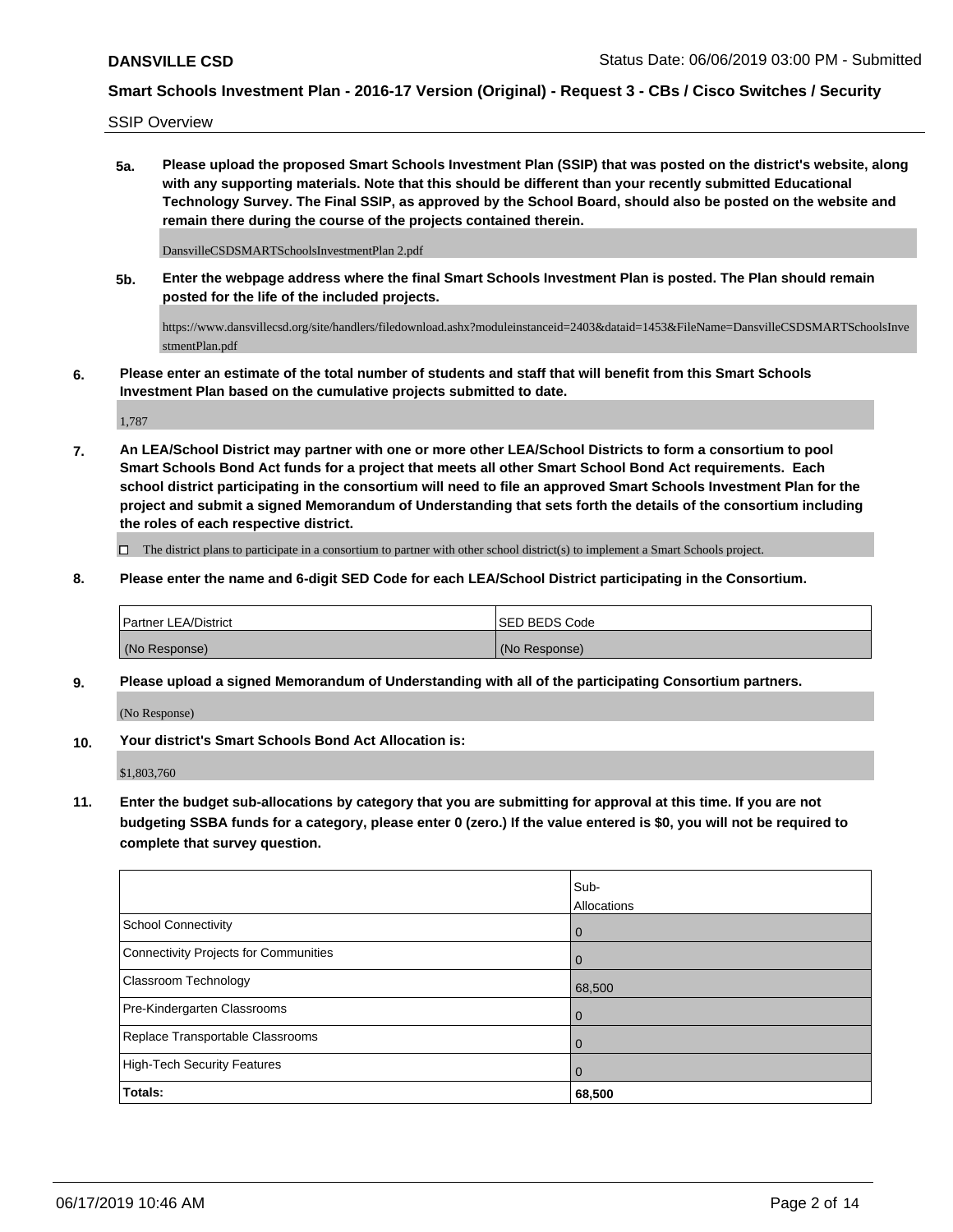School Connectivity

- **1. In order for students and faculty to receive the maximum benefit from the technology made available under the Smart Schools Bond Act, their school buildings must possess sufficient connectivity infrastructure to ensure that devices can be used during the school day. Smart Schools Investment Plans must demonstrate that:**
	- **• sufficient infrastructure that meets the Federal Communications Commission's 100 Mbps per 1,000 students standard currently exists in the buildings where new devices will be deployed, or**
	- **• is a planned use of a portion of Smart Schools Bond Act funds, or**
	- **• is under development through another funding source.**

**Smart Schools Bond Act funds used for technology infrastructure or classroom technology investments must increase the number of school buildings that meet or exceed the minimum speed standard of 100 Mbps per 1,000 students and staff within 12 months. This standard may be met on either a contracted 24/7 firm service or a "burstable" capability. If the standard is met under the burstable criteria, it must be:**

**1. Specifically codified in a service contract with a provider, and**

**2. Guaranteed to be available to all students and devices as needed, particularly during periods of high demand, such as computer-based testing (CBT) periods.**

**Please describe how your district already meets or is planning to meet this standard within 12 months of plan submission.**

(No Response)

**1a. If a district believes that it will be impossible to meet this standard within 12 months, it may apply for a waiver of this requirement, as described on the Smart Schools website. The waiver must be filed and approved by SED prior to submitting this survey.**

 $\Box$  By checking this box, you are certifying that the school district has an approved waiver of this requirement on file with the New York State Education Department.

**2. Connectivity Speed Calculator (Required)**

|                         | Number of<br>Students | Multiply by<br>100 Kbps | Divide by 1000 Current Speed<br>to Convert to<br>Required<br>Speed in Mb | lin Mb           | Expected<br>Speed to be<br>Attained Within   Required<br>12 Months | <b>Expected Date</b><br>When<br>Speed Will be<br><b>Met</b> |
|-------------------------|-----------------------|-------------------------|--------------------------------------------------------------------------|------------------|--------------------------------------------------------------------|-------------------------------------------------------------|
| <b>Calculated Speed</b> | (No<br>Response)      | (No Response)           | (No<br>Response)                                                         | (No<br>Response) | (No<br>Response)                                                   | (No<br>Response)                                            |

**3. Describe how you intend to use Smart Schools Bond Act funds for high-speed broadband and/or wireless connectivity projects in school buildings.**

(No Response)

**4. Describe the linkage between the district's District Instructional Technology Plan and the proposed projects. (There should be a link between your response to this question and your response to Question 1 in Part E. Curriculum and Instruction "What are the district's plans to use digital connectivity and technology to improve teaching and learning?)**

(No Response)

**5. If the district wishes to have students and staff access the Internet from wireless devices within the school building, or in close proximity to it, it must first ensure that it has a robust Wi-Fi network in place that has sufficient bandwidth to meet user demand.**

**Please describe how you have quantified this demand and how you plan to meet this demand.**

(No Response)

**6. As indicated on Page 5 of the guidance, the Office of Facilities Planning will have to conduct a preliminary review**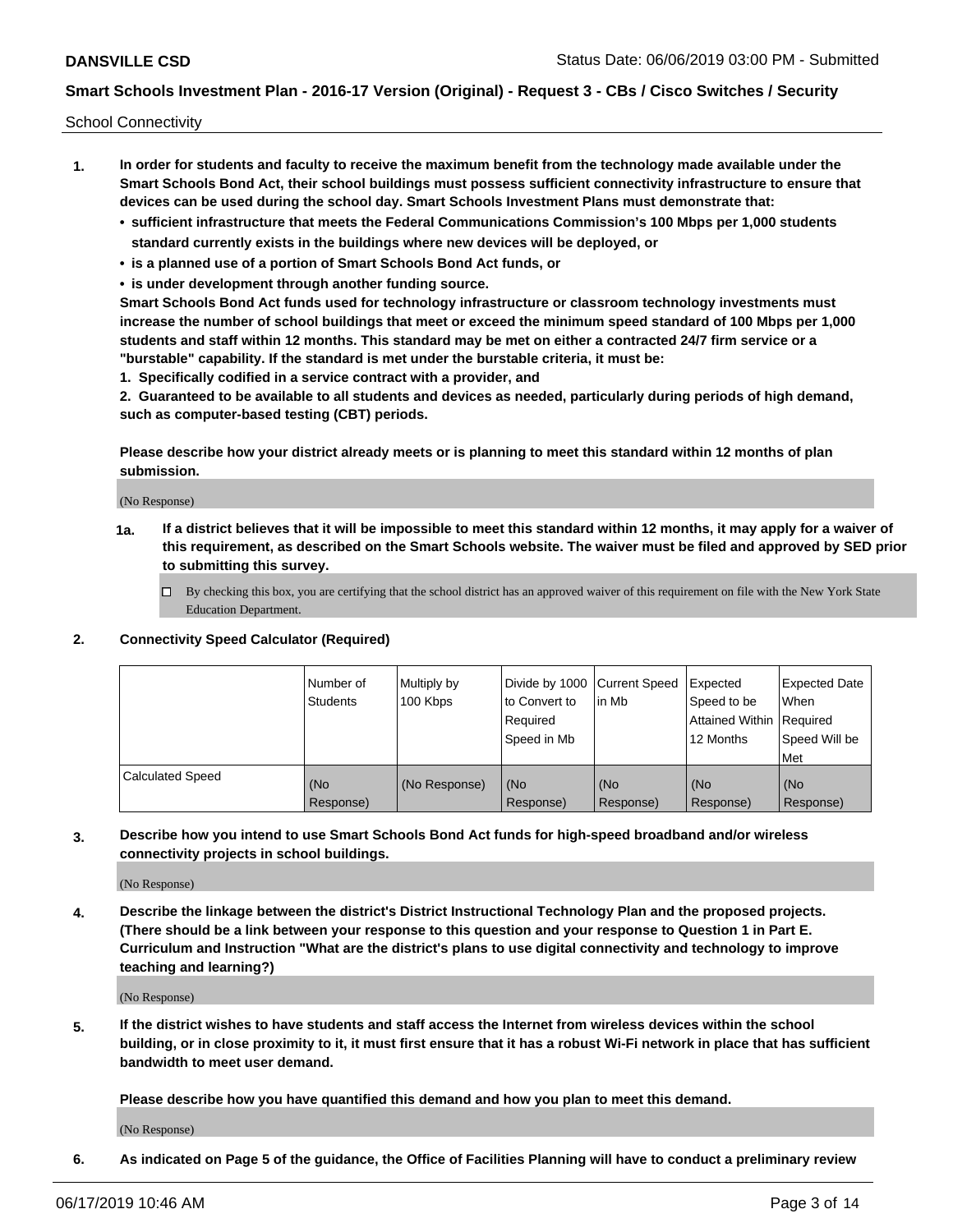School Connectivity

**of all capital projects, including connectivity projects.**

**Please indicate on a separate row each project number given to you by the Office of Facilities Planning.**

| Project Number |  |
|----------------|--|
|                |  |
|                |  |
| (No Response)  |  |
|                |  |

**7. Certain high-tech security and connectivity infrastructure projects may be eligible for an expedited review process as determined by the Office of Facilities Planning.**

**Was your project deemed eligible for streamlined review?**

(No Response)

**8. Include the name and license number of the architect or engineer of record.**

| Name          | License Number |
|---------------|----------------|
| (No Response) | (No Response)  |

**9. If you are submitting an allocation for School Connectivity complete this table. Note that the calculated Total at the bottom of the table must equal the Total allocation for this category that you entered in the SSIP Overview overall budget.** 

|                                            | Sub-              |
|--------------------------------------------|-------------------|
|                                            | <b>Allocation</b> |
| Network/Access Costs                       | (No Response)     |
| <b>Outside Plant Costs</b>                 | (No Response)     |
| School Internal Connections and Components | (No Response)     |
| <b>Professional Services</b>               | (No Response)     |
| Testing                                    | (No Response)     |
| <b>Other Upfront Costs</b>                 | (No Response)     |
| <b>Other Costs</b>                         | (No Response)     |
| Totals:                                    | 0                 |

**10. Please detail the type, quantity, per unit cost and total cost of the eligible items under each sub-category. This is especially important for any expenditures listed under the "Other" category. All expenditures must be eligible for tax-exempt financing to be reimbursed through the SSBA. Sufficient detail must be provided so that we can verify this is the case. If you have any questions, please contact us directly through smartschools@nysed.gov. NOTE: Wireless Access Points should be included in this category, not under Classroom Educational Technology, except those that will be loaned/purchased for nonpublic schools.**

| Select the allowable expenditure | Item to be purchased | Quantity      | Cost per Item | <b>Total Cost</b> |
|----------------------------------|----------------------|---------------|---------------|-------------------|
| type.                            |                      |               |               |                   |
| Repeat to add another item under |                      |               |               |                   |
| each type.                       |                      |               |               |                   |
| (No Response)                    | (No Response)        | (No Response) | (No Response) | (No Response)     |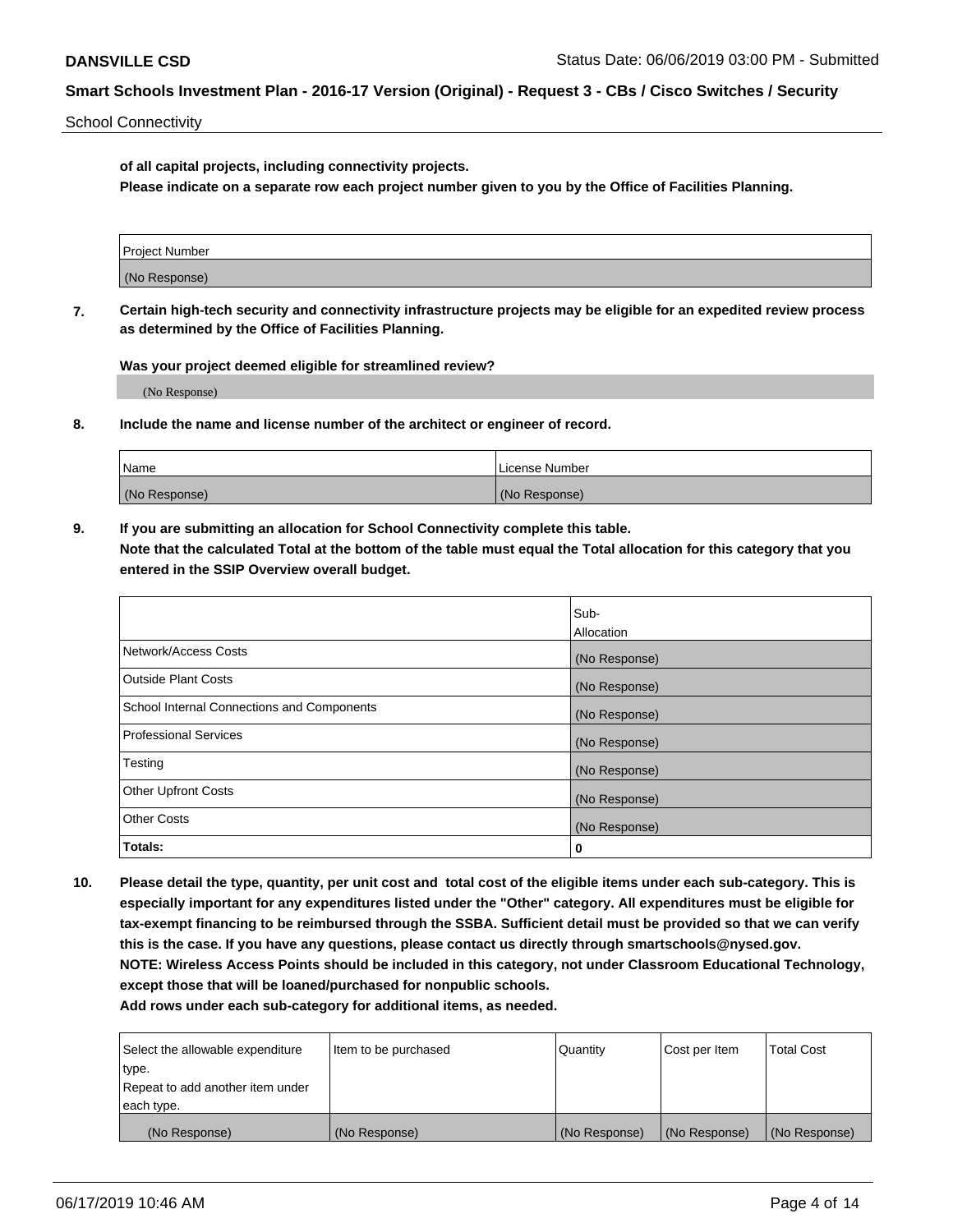Community Connectivity (Broadband and Wireless)

**1. Describe how you intend to use Smart Schools Bond Act funds for high-speed broadband and/or wireless connectivity projects in the community.**

(No Response)

**2. Please describe how the proposed project(s) will promote student achievement and increase student and/or staff access to the Internet in a manner that enhances student learning and/or instruction outside of the school day and/or school building.**

(No Response)

**3. Community connectivity projects must comply with all the necessary local building codes and regulations (building and related permits are not required prior to plan submission).**

 $\Box$  I certify that we will comply with all the necessary local building codes and regulations.

**4. Please describe the physical location of the proposed investment.**

(No Response)

**5. Please provide the initial list of partners participating in the Community Connectivity Broadband Project, along with their Federal Tax Identification (Employer Identification) number.**

| <b>Project Partners</b> | Federal ID#   |
|-------------------------|---------------|
| (No Response)           | (No Response) |

**6. If you are submitting an allocation for Community Connectivity, complete this table.**

**Note that the calculated Total at the bottom of the table must equal the Total allocation for this category that you entered in the SSIP Overview overall budget.**

|                                    | Sub-Allocation |
|------------------------------------|----------------|
| Network/Access Costs               | (No Response)  |
| <b>Outside Plant Costs</b>         | (No Response)  |
| <b>Tower Costs</b>                 | (No Response)  |
| <b>Customer Premises Equipment</b> | (No Response)  |
| <b>Professional Services</b>       | (No Response)  |
| Testing                            | (No Response)  |
| <b>Other Upfront Costs</b>         | (No Response)  |
| <b>Other Costs</b>                 | (No Response)  |
| Totals:                            | 0              |

**7. Please detail the type, quantity, per unit cost and total cost of the eligible items under each sub-category. This is especially important for any expenditures listed under the "Other" category. All expenditures must be capital-bond eligible to be reimbursed through the SSBA. If you have any questions, please contact us directly through smartschools@nysed.gov.**

| Select the allowable expenditure | Item to be purchased | Quantity      | Cost per Item | <b>Total Cost</b> |
|----------------------------------|----------------------|---------------|---------------|-------------------|
| type.                            |                      |               |               |                   |
| Repeat to add another item under |                      |               |               |                   |
| each type.                       |                      |               |               |                   |
| (No Response)                    | (No Response)        | (No Response) | (No Response) | (No Response)     |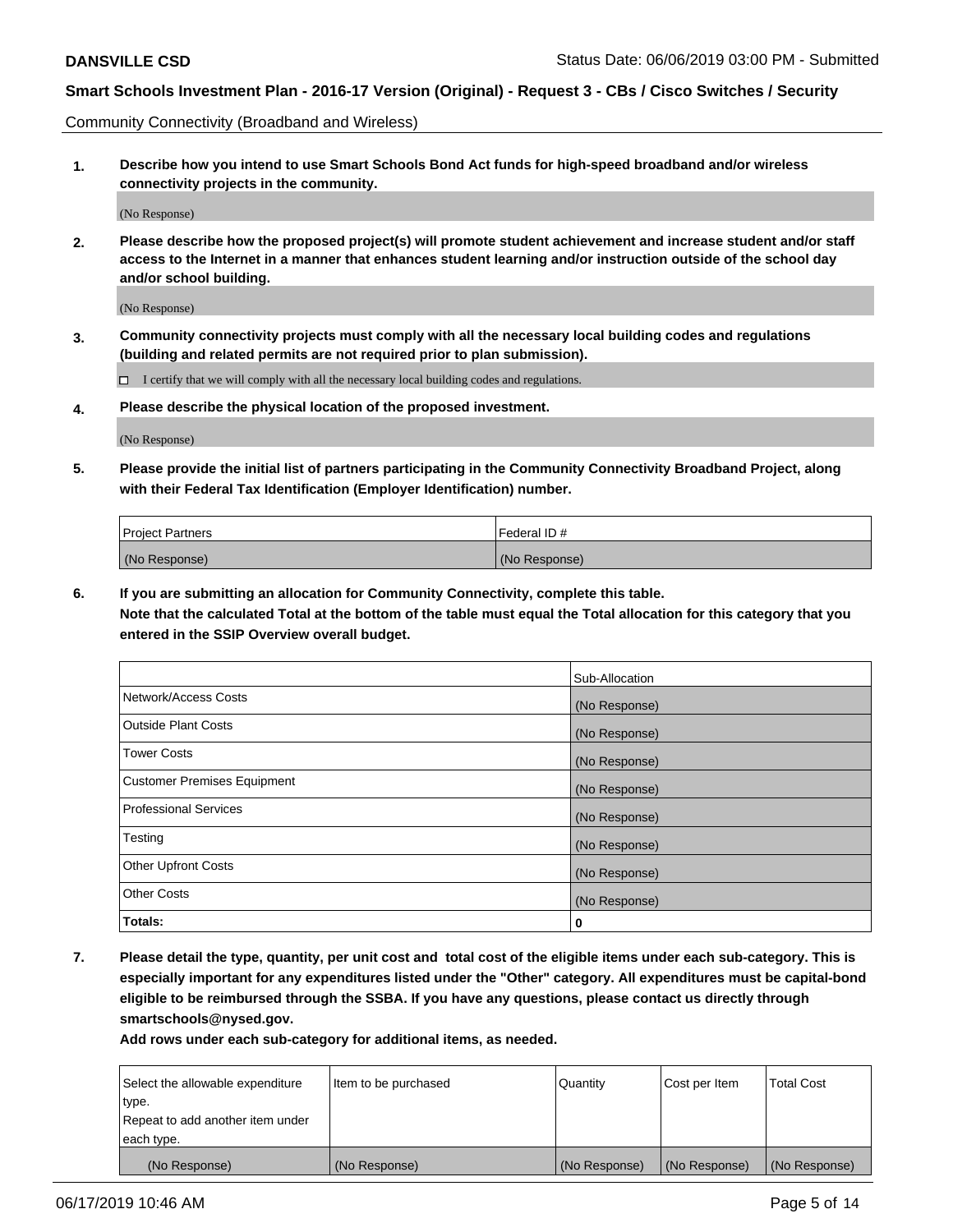#### Classroom Learning Technology

**1. In order for students and faculty to receive the maximum benefit from the technology made available under the Smart Schools Bond Act, their school buildings must possess sufficient connectivity infrastructure to ensure that devices can be used during the school day. Smart Schools Investment Plans must demonstrate that sufficient infrastructure that meets the Federal Communications Commission's 100 Mbps per 1,000 students standard currently exists in the buildings where new devices will be deployed, or is a planned use of a portion of Smart Schools Bond Act funds, or is under development through another funding source. Smart Schools Bond Act funds used for technology infrastructure or classroom technology investments must increase the number of school buildings that meet or exceed the minimum speed standard of 100 Mbps per 1,000 students and staff within 12 months. This standard may be met on either a contracted 24/7 firm service or a "burstable" capability. If the standard is met under the burstable criteria, it must be:**

**1. Specifically codified in a service contract with a provider, and**

**2. Guaranteed to be available to all students and devices as needed, particularly during periods of high demand, such as computer-based testing (CBT) periods.**

**Please describe how your district already meets or is planning to meet this standard within 12 months of plan submission.**

(No Response)

- **1a. If a district believes that it will be impossible to meet this standard within 12 months, it may apply for a waiver of this requirement, as described on the Smart Schools website. The waiver must be filed and approved by SED prior to submitting this survey.**
	- By checking this box, you are certifying that the school district has an approved waiver of this requirement on file with the New York State Education Department.

#### **2. Connectivity Speed Calculator (Required)**

|                         | Number of<br><b>Students</b> | Multiply by<br>100 Kbps | Divide by 1000   Current Speed<br>to Convert to<br>Reauired<br>Speed in Mb | lin Mb           | Expected<br>Speed to be<br>Attained Within   Required<br>12 Months | <b>Expected Date</b><br>When<br>Speed Will be<br>Met |
|-------------------------|------------------------------|-------------------------|----------------------------------------------------------------------------|------------------|--------------------------------------------------------------------|------------------------------------------------------|
| <b>Calculated Speed</b> | (No<br>Response)             | (No Response)           | (No<br>Response)                                                           | (No<br>Response) | (No<br>Response)                                                   | (No<br>Response)                                     |

**3. If the district wishes to have students and staff access the Internet from wireless devices within the school building, or in close proximity to it, it must first ensure that it has a robust Wi-Fi network in place that has sufficient bandwidth to meet user demand.**

**Please describe how you have quantified this demand and how you plan to meet this demand.**

(No Response)

**4. All New York State public school districts are required to complete and submit an Instructional Technology Plan survey to the New York State Education Department in compliance with Section 753 of the Education Law and per Part 100.12 of the Commissioner's Regulations.**

**Districts that include educational technology purchases as part of their Smart Schools Investment Plan must have a submitted and approved Instructional Technology Plan survey on file with the New York State Education Department.**

- $\Box$  By checking this box, you are certifying that the school district has an approved Instructional Technology Plan survey on file with the New York State Education Department.
- **5. Describe the devices you intend to purchase and their compatibility with existing or planned platforms or systems. Specifically address the adequacy of each facility's electrical, HVAC and other infrastructure necessary to install and support the operation of the planned technology.**

We originally requested 500 Chromebooks at the price of \$300. We would like to switch to a touch screen device that will cost \$437. This represents a cost increase of \$137 per device. So we are requesting an amendment for an additional amount of \$68,500.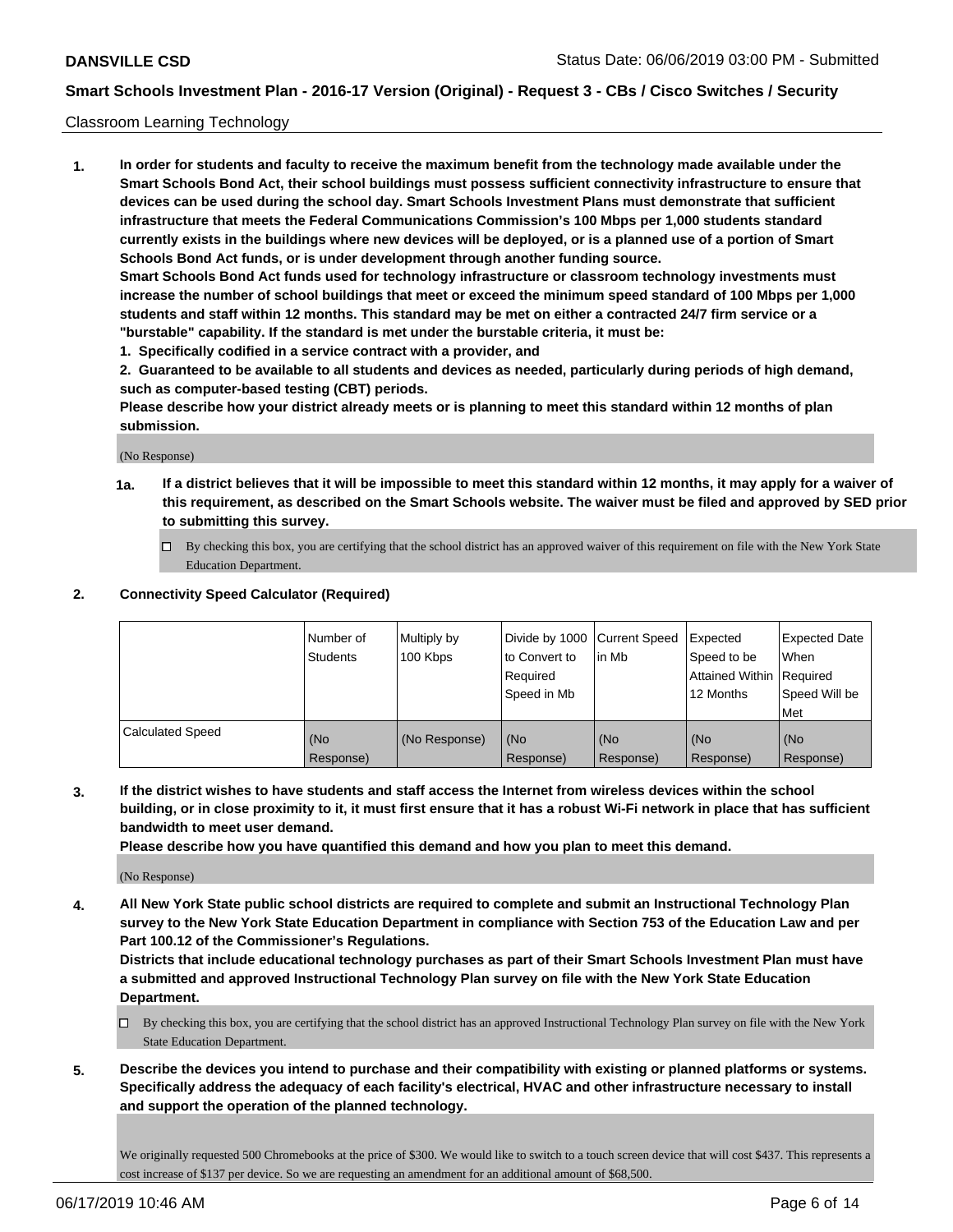#### Classroom Learning Technology

- **6. Describe how the proposed technology purchases will:**
	- **> enhance differentiated instruction;**
	- **> expand student learning inside and outside the classroom;**
	- **> benefit students with disabilities and English language learners; and**
	- **> contribute to the reduction of other learning gaps that have been identified within the district.**

**The expectation is that districts will place a priority on addressing the needs of students who struggle to succeed in a rigorous curriculum. Responses in this section should specifically address this concern and align with the district's Instructional Technology Plan (in particular Question 2 of E. Curriculum and Instruction: "Does the district's instructional technology plan address the needs of students with disabilities to ensure equitable access to instruction, materials and assessments?" and Question 3 of the same section: "Does the district's instructional technology plan address the provision of assistive technology specifically for students with disabilities to ensure access to and participation in the general curriculum?"**

(No Response)

**7. Where appropriate, describe how the proposed technology purchases will enhance ongoing communication with parents and other stakeholders and help the district facilitate technology-based regional partnerships, including distance learning and other efforts.**

(No Response)

**8. Describe the district's plan to provide professional development to ensure that administrators, teachers and staff can employ the technology purchased to enhance instruction successfully.**

**Note: This response should be aligned and expanded upon in accordance with your district's response to Question 1 of F. Professional Development of your Instructional Technology Plan: "Please provide a summary of professional development offered to teachers and staff, for the time period covered by this plan, to support technology to enhance teaching and learning. Please include topics, audience and method of delivery within your summary."**

(No Response)

- **9. Districts must contact the SUNY/CUNY teacher preparation program that supplies the largest number of the district's new teachers to request advice on innovative uses and best practices at the intersection of pedagogy and educational technology.**
	- By checking this box, you certify that you have contacted the SUNY/CUNY teacher preparation program that supplies the largest number of your new teachers to request advice on these issues.
	- **9a. Please enter the name of the SUNY or CUNY Institution that you contacted.**

SUNY Geneseo

**9b. Enter the primary Institution phone number.**

585-245-5560

**9c. Enter the name of the contact person with whom you consulted and/or will be collaborating with on innovative uses of technology and best practices.**

Anjoo Sikka, Professor & Dean, Ella Cline Shear School of Education

**10. A district whose Smart Schools Investment Plan proposes the purchase of technology devices and other hardware must account for nonpublic schools in the district.**

**Are there nonpublic schools within your school district?**

Yes

**Ø** No

**11. Nonpublic Classroom Technology Loan Calculator**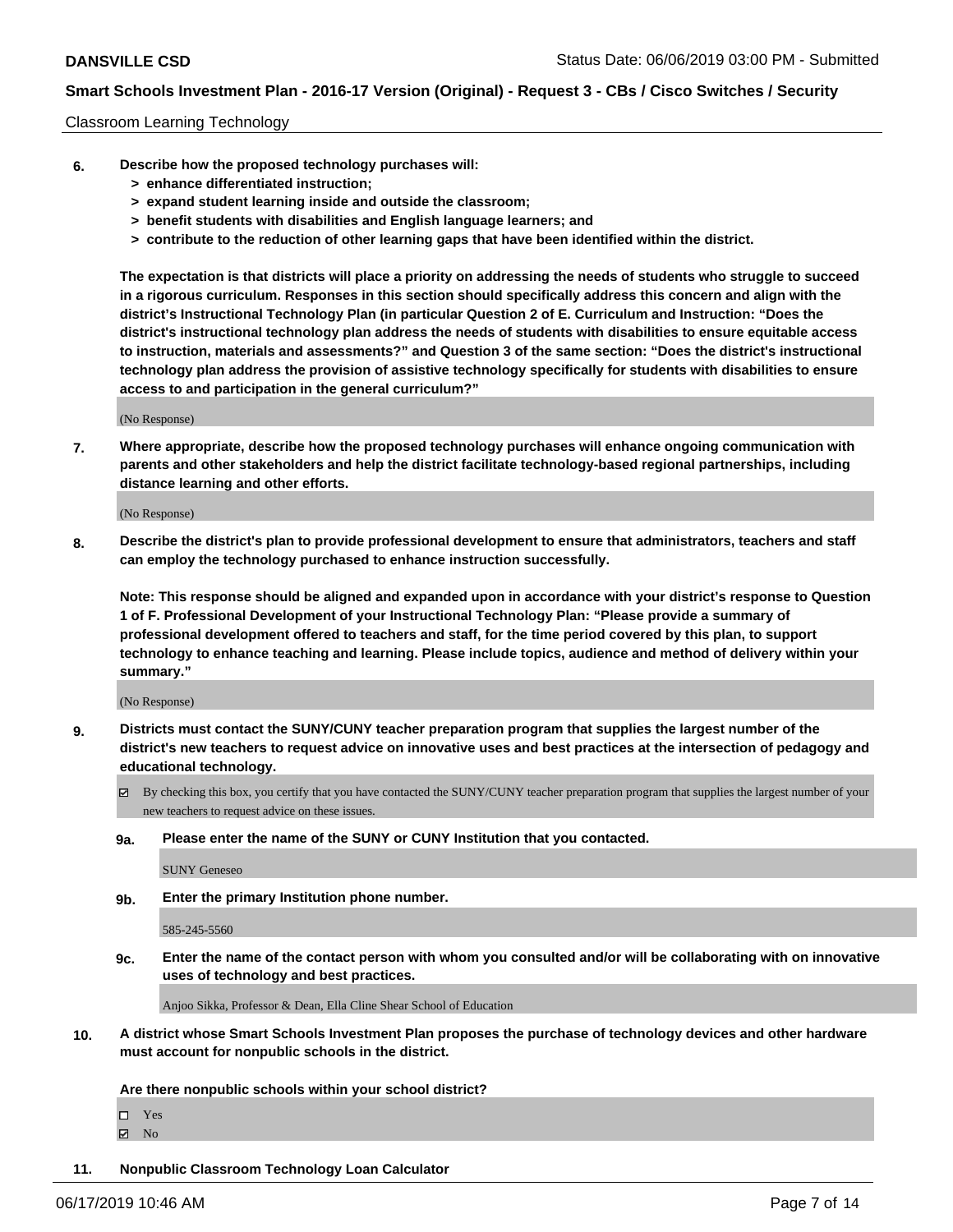#### Classroom Learning Technology

**The Smart Schools Bond Act provides that any Classroom Learning Technology purchases made using Smart Schools funds shall be lent, upon request, to nonpublic schools in the district. However, no school district shall be required to loan technology in amounts greater than the total obtained and spent on technology pursuant to the Smart Schools Bond Act and the value of such loan may not exceed the total of \$250 multiplied by the nonpublic school enrollment in the base year at the time of enactment. See:**

**http://www.p12.nysed.gov/mgtserv/smart\_schools/docs/Smart\_Schools\_Bond\_Act\_Guidance\_04.27.15\_Final.pdf.**

|                                       | 1. Classroom<br>Technology<br>Sub-allocation | 2. Public<br>l Enrollment<br>$(2014-15)$ | l 3. Nonpublic<br>l Enrollment<br>$(2014 - 15)$ | l 4. Sum of<br>Public and<br>l Nonpublic<br>Enrollment                                        | 15. Total Per<br>Pupil Sub-<br>l allocation | l 6. Total<br>Nonpublic Loan<br>Amount |
|---------------------------------------|----------------------------------------------|------------------------------------------|-------------------------------------------------|-----------------------------------------------------------------------------------------------|---------------------------------------------|----------------------------------------|
| Calculated Nonpublic Loan<br>l Amount |                                              |                                          |                                                 | (No Response)   (No Response)   (No Response)   (No Response)   (No Response)   (No Response) |                                             |                                        |

**12. To ensure the sustainability of technology purchases made with Smart Schools funds, districts must demonstrate a long-term plan to maintain and replace technology purchases supported by Smart Schools Bond Act funds. This sustainability plan shall demonstrate a district's capacity to support recurring costs of use that are ineligible for Smart Schools Bond Act funding such as device maintenance, technical support, Internet and wireless fees, maintenance of hotspots, staff professional development, building maintenance and the replacement of incidental items. Further, such a sustainability plan shall include a long-term plan for the replacement of purchased devices and equipment at the end of their useful life with other funding sources.**

 $\Box$  By checking this box, you certify that the district has a sustainability plan as described above.

**13. Districts must ensure that devices purchased with Smart Schools Bond funds will be distributed, prepared for use, maintained and supported appropriately. Districts must maintain detailed device inventories in accordance with generally accepted accounting principles.**

By checking this box, you certify that the district has a distribution and inventory management plan and system in place.

**14. If you are submitting an allocation for Classroom Learning Technology complete this table. Note that the calculated Total at the bottom of the table must equal the Total allocation for this category that you entered in the SSIP Overview overall budget.**

|                         | Sub-Allocation |
|-------------------------|----------------|
| Interactive Whiteboards | (No Response)  |
| Computer Servers        | (No Response)  |
| Desktop Computers       | (No Response)  |
| <b>Laptop Computers</b> | 68,500         |
| <b>Tablet Computers</b> | (No Response)  |
| <b>Other Costs</b>      | (No Response)  |
| <b>Totals:</b>          | 68,500         |

**15. Please detail the type, quantity, per unit cost and total cost of the eligible items under each sub-category. This is especially important for any expenditures listed under the "Other" category. All expenditures must be capital-bond eligible to be reimbursed through the SSBA. If you have any questions, please contact us directly through smartschools@nysed.gov.**

**Please specify in the "Item to be Purchased" field which specific expenditures and items are planned to meet the district's nonpublic loan requirement, if applicable.**

**NOTE: Wireless Access Points that will be loaned/purchased for nonpublic schools should ONLY be included in this category, not under School Connectivity, where public school districts would list them.**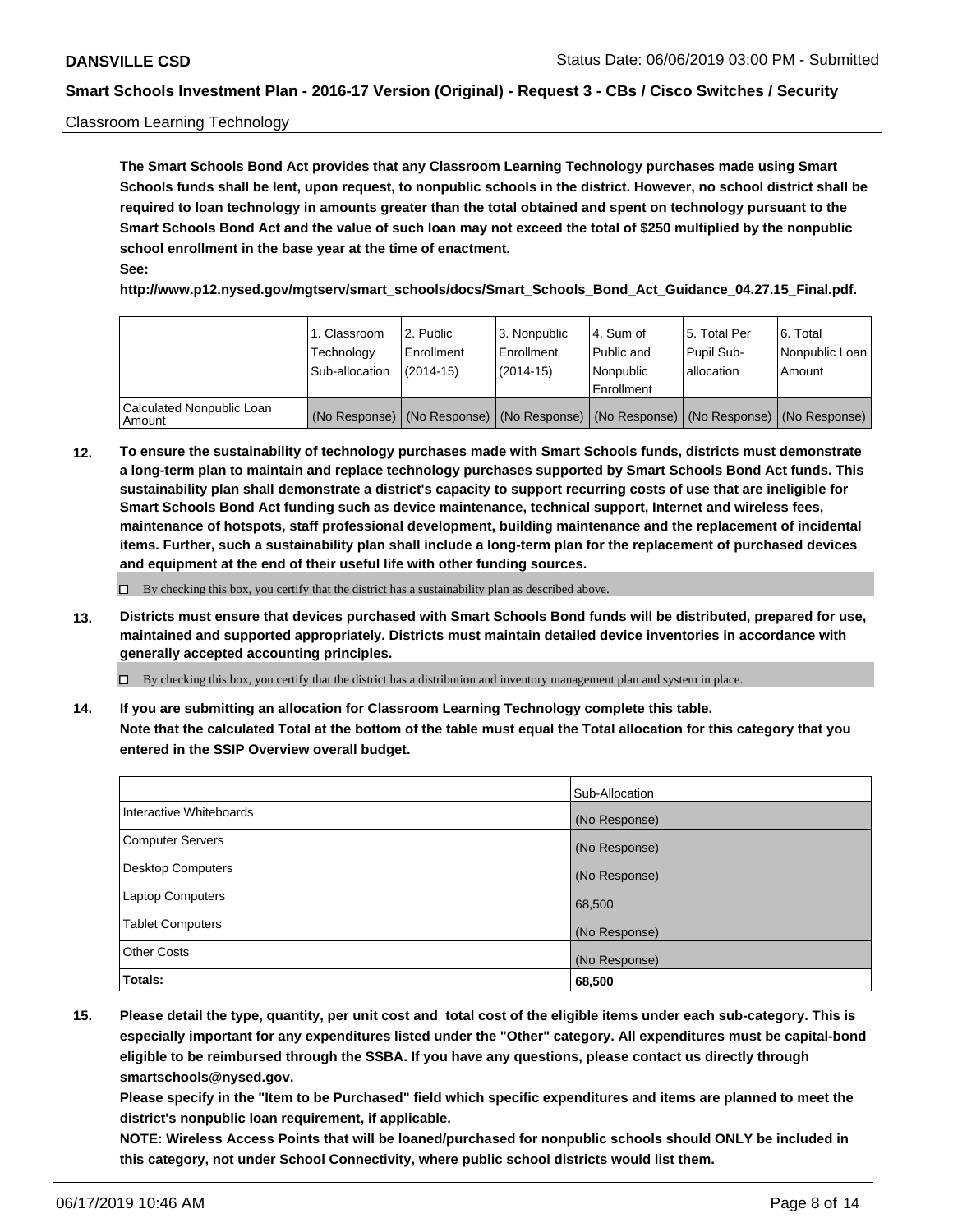Classroom Learning Technology

| Select the allowable expenditure | Iltem to be Purchased | Quantity | Cost per Item | <b>Total Cost</b> |
|----------------------------------|-----------------------|----------|---------------|-------------------|
| type.                            |                       |          |               |                   |
| Repeat to add another item under |                       |          |               |                   |
| each type.                       |                       |          |               |                   |
| <b>Laptop Computers</b>          | Chromebooks           | 500      | 137           | 68,500            |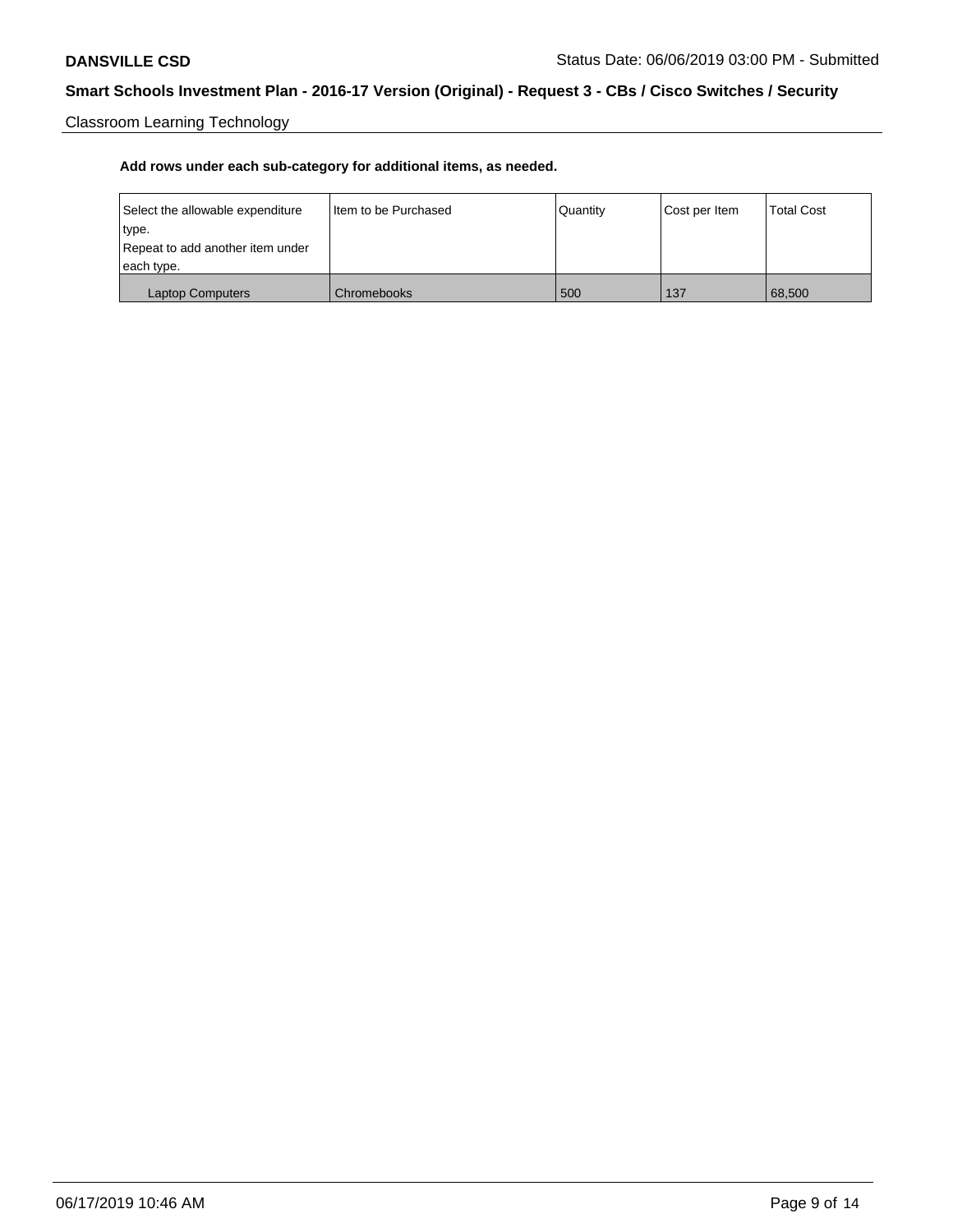#### Pre-Kindergarten Classrooms

**1. Provide information regarding how and where the district is currently serving pre-kindergarten students and justify the need for additional space with enrollment projections over 3 years.**

(No Response)

- **2. Describe the district's plan to construct, enhance or modernize education facilities to accommodate prekindergarten programs. Such plans must include:**
	- **Specific descriptions of what the district intends to do to each space;**
	- **An affirmation that pre-kindergarten classrooms will contain a minimum of 900 square feet per classroom;**
	- **The number of classrooms involved;**
	- **The approximate construction costs per classroom; and**
	- **Confirmation that the space is district-owned or has a long-term lease that exceeds the probable useful life of the improvements.**

(No Response)

**3. Smart Schools Bond Act funds may only be used for capital construction costs. Describe the type and amount of additional funds that will be required to support ineligible ongoing costs (e.g. instruction, supplies) associated with any additional pre-kindergarten classrooms that the district plans to add.**

(No Response)

**4. All plans and specifications for the erection, repair, enlargement or remodeling of school buildings in any public school district in the State must be reviewed and approved by the Commissioner. Districts that plan capital projects using their Smart Schools Bond Act funds will undergo a Preliminary Review Process by the Office of Facilities Planning.**

**Please indicate on a separate row each project number given to you by the Office of Facilities Planning.**

| Project Number |  |
|----------------|--|
| (No Response)  |  |
|                |  |

**5. If you have made an allocation for Pre-Kindergarten Classrooms, complete this table.**

**Note that the calculated Total at the bottom of the table must equal the Total allocation for this category that you entered in the SSIP Overview overall budget.**

|                                          | Sub-Allocation |
|------------------------------------------|----------------|
| Construct Pre-K Classrooms               | (No Response)  |
| Enhance/Modernize Educational Facilities | (No Response)  |
| <b>Other Costs</b>                       | (No Response)  |
| Totals:                                  | 0              |

**6. Please detail the type, quantity, per unit cost and total cost of the eligible items under each sub-category. This is especially important for any expenditures listed under the "Other" category. All expenditures must be capital-bond eligible to be reimbursed through the SSBA. If you have any questions, please contact us directly through smartschools@nysed.gov.**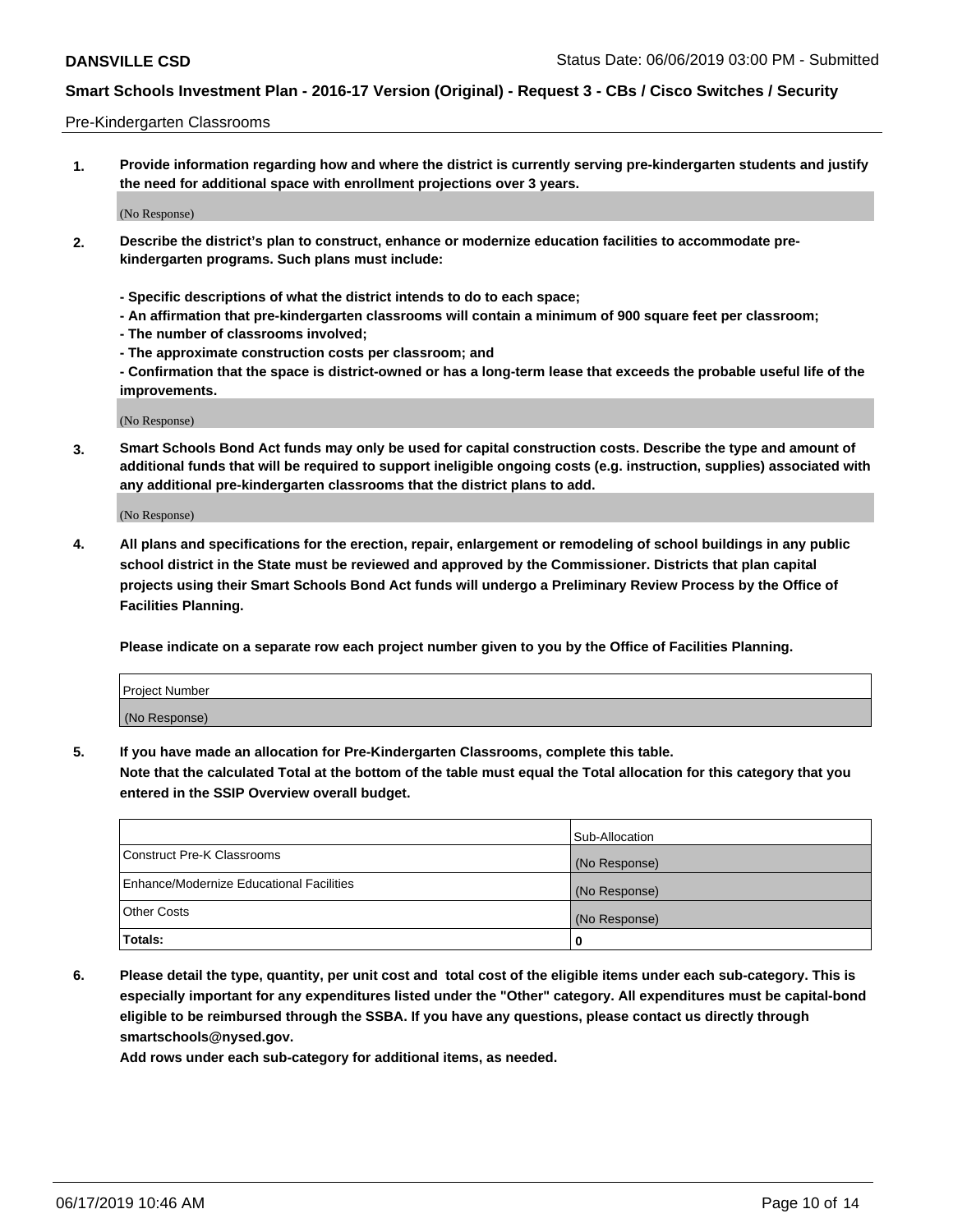Pre-Kindergarten Classrooms

| Select the allowable expenditure | Item to be purchased | Quantity      | Cost per Item | <b>Total Cost</b> |
|----------------------------------|----------------------|---------------|---------------|-------------------|
| type.                            |                      |               |               |                   |
| Repeat to add another item under |                      |               |               |                   |
| each type.                       |                      |               |               |                   |
| (No Response)                    | (No Response)        | (No Response) | (No Response) | (No Response)     |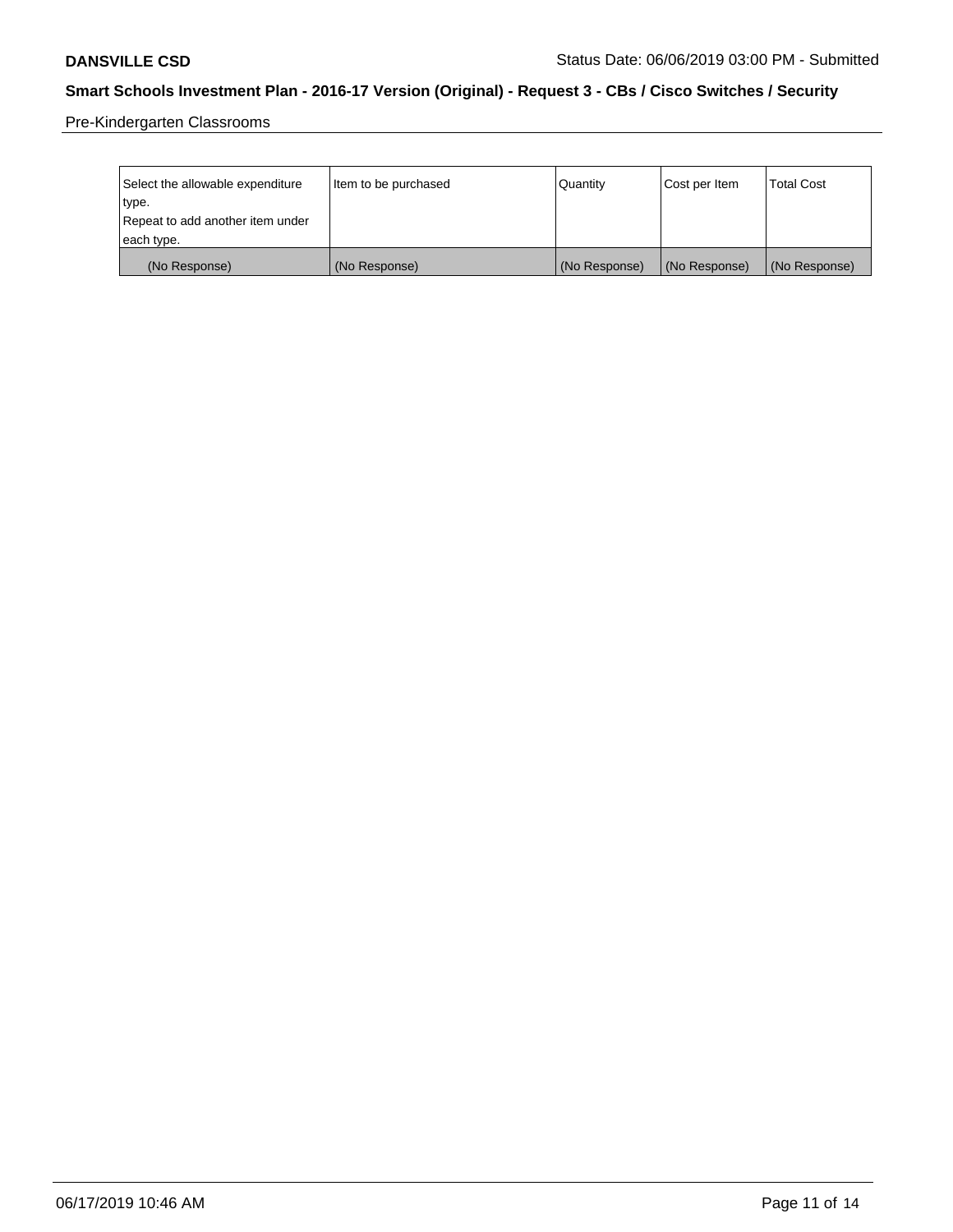Replace Transportable Classrooms

**1. Describe the district's plan to construct, enhance or modernize education facilities to provide high-quality instructional space by replacing transportable classrooms.**

(No Response)

**2. All plans and specifications for the erection, repair, enlargement or remodeling of school buildings in any public school district in the State must be reviewed and approved by the Commissioner. Districts that plan capital projects using their Smart Schools Bond Act funds will undergo a Preliminary Review Process by the Office of Facilities Planning.**

**Please indicate on a separate row each project number given to you by the Office of Facilities Planning.**

| Project Number |  |
|----------------|--|
|                |  |
|                |  |
|                |  |
|                |  |
| (No Response)  |  |
|                |  |
|                |  |
|                |  |

**3. For large projects that seek to blend Smart Schools Bond Act dollars with other funds, please note that Smart Schools Bond Act funds can be allocated on a pro rata basis depending on the number of new classrooms built that directly replace transportable classroom units.**

**If a district seeks to blend Smart Schools Bond Act dollars with other funds describe below what other funds are being used and what portion of the money will be Smart Schools Bond Act funds.**

(No Response)

**4. If you have made an allocation for Replace Transportable Classrooms, complete this table. Note that the calculated Total at the bottom of the table must equal the Total allocation for this category that you entered in the SSIP Overview overall budget.**

|                                                | Sub-Allocation |
|------------------------------------------------|----------------|
| Construct New Instructional Space              | (No Response)  |
| Enhance/Modernize Existing Instructional Space | (No Response)  |
| <b>Other Costs</b>                             | (No Response)  |
| Totals:                                        | 0              |

**5. Please detail the type, quantity, per unit cost and total cost of the eligible items under each sub-category. This is especially important for any expenditures listed under the "Other" category. All expenditures must be capital-bond eligible to be reimbursed through the SSBA. If you have any questions, please contact us directly through smartschools@nysed.gov.**

| Select the allowable expenditure | Item to be purchased | Quantity      | Cost per Item | Total Cost    |
|----------------------------------|----------------------|---------------|---------------|---------------|
| type.                            |                      |               |               |               |
| Repeat to add another item under |                      |               |               |               |
| each type.                       |                      |               |               |               |
| (No Response)                    | (No Response)        | (No Response) | (No Response) | (No Response) |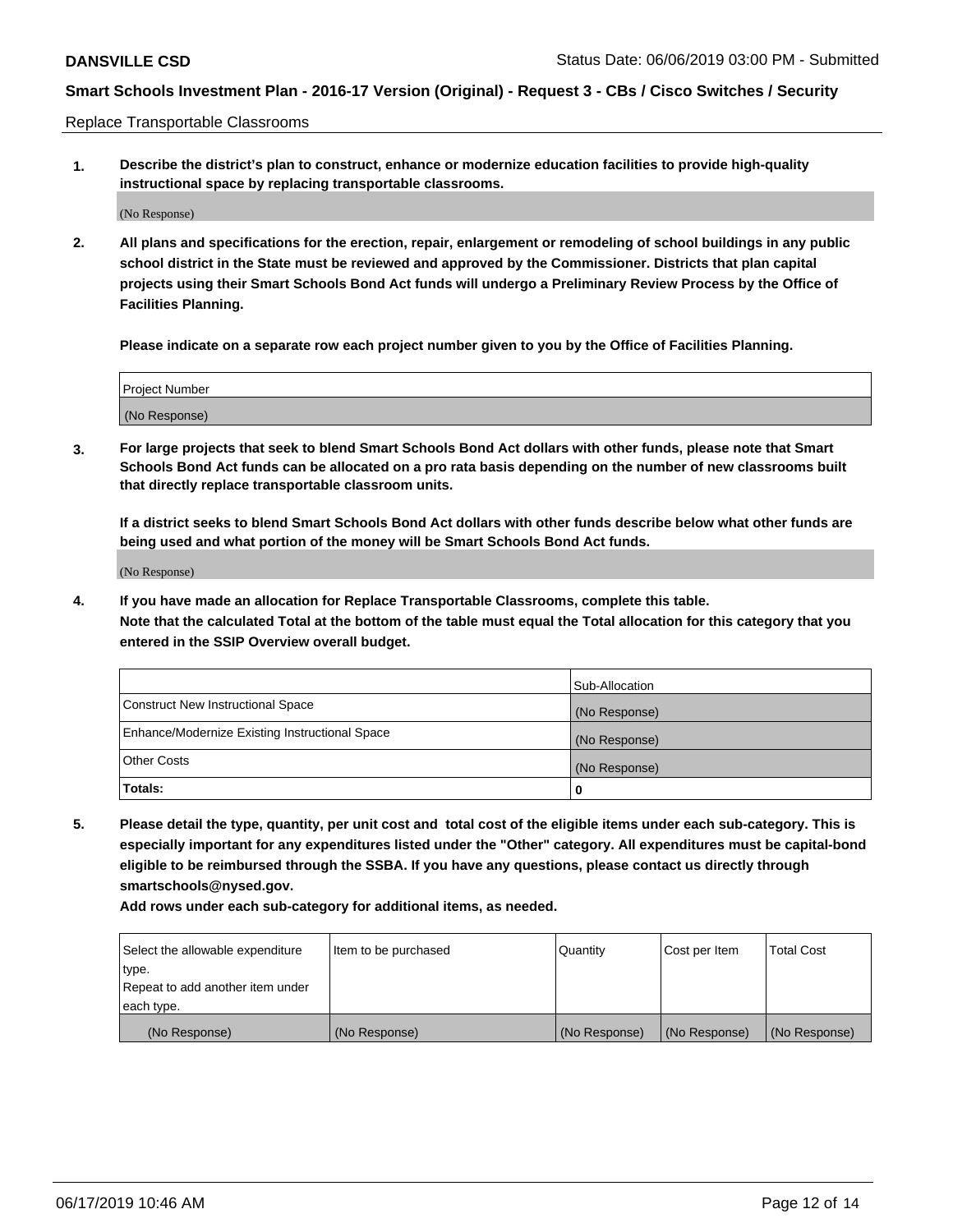High-Tech Security Features

**1. Describe how you intend to use Smart Schools Bond Act funds to install high-tech security features in school buildings and on school campuses.**

(No Response)

**2. All plans and specifications for the erection, repair, enlargement or remodeling of school buildings in any public school district in the State must be reviewed and approved by the Commissioner. Districts that plan capital projects using their Smart Schools Bond Act funds will undergo a Preliminary Review Process by the Office of Facilities Planning.** 

**Please indicate on a separate row each project number given to you by the Office of Facilities Planning.**

| <b>Project Number</b> |  |
|-----------------------|--|
| (No Response)         |  |

- **3. Was your project deemed eligible for streamlined Review?**
	- Yes
	- $\square$  No
- **4. Include the name and license number of the architect or engineer of record.**

| <b>Name</b>   | License Number |
|---------------|----------------|
| (No Response) | (No Response)  |

**5. If you have made an allocation for High-Tech Security Features, complete this table.**

**Note that the calculated Total at the bottom of the table must equal the Total allocation for this category that you entered in the SSIP Overview overall budget.**

|                                                      | Sub-Allocation |
|------------------------------------------------------|----------------|
| Capital-Intensive Security Project (Standard Review) | (No Response)  |
| <b>Electronic Security System</b>                    | (No Response)  |
| <b>Entry Control System</b>                          | (No Response)  |
| Approved Door Hardening Project                      | (No Response)  |
| <b>Other Costs</b>                                   | (No Response)  |
| Totals:                                              | 0              |

**6. Please detail the type, quantity, per unit cost and total cost of the eligible items under each sub-category. This is especially important for any expenditures listed under the "Other" category. All expenditures must be capital-bond eligible to be reimbursed through the SSBA. If you have any questions, please contact us directly through smartschools@nysed.gov.**

| Select the allowable expenditure | Item to be purchased | Quantity      | Cost per Item | <b>Total Cost</b> |
|----------------------------------|----------------------|---------------|---------------|-------------------|
| type.                            |                      |               |               |                   |
| Repeat to add another item under |                      |               |               |                   |
| each type.                       |                      |               |               |                   |
| (No Response)                    | (No Response)        | (No Response) | (No Response) | (No Response)     |